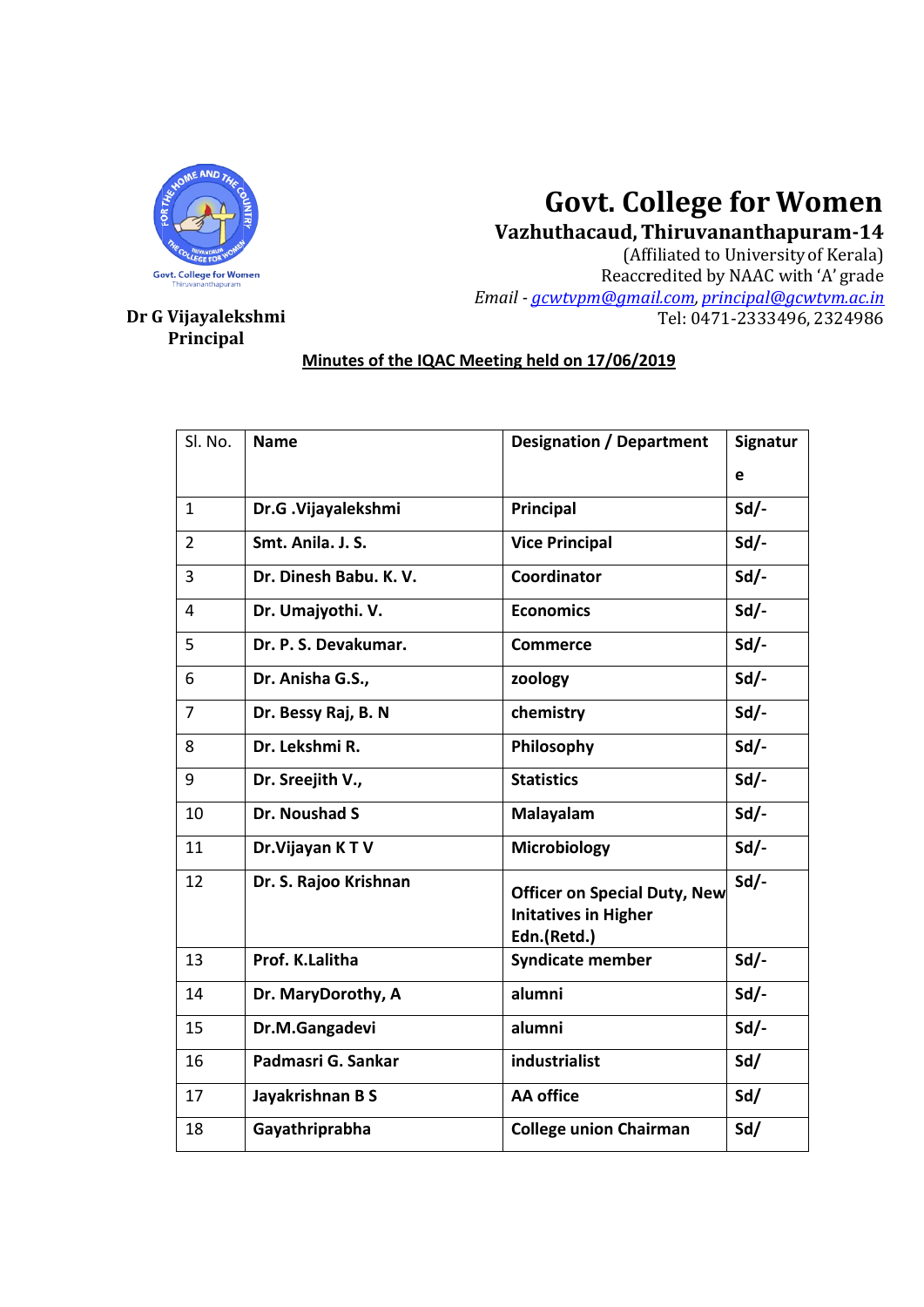| Sudarsanan Pillai | <b>PTA member</b> | эa |
|-------------------|-------------------|----|
|                   |                   |    |

### **Agenda:**

- **1. NAAC accreditation**
- **2. UG , PG student quota**

#### **Decisions taken**

- 1. The IQAC approved the list of subject experts submitted by HOD's relating to the placement of teachers
- 2. The committee requested the Principal and CLMC convener to address the newly admitted students of the College and explain the code of conduct of the college.
- 3. The committee requested the principal to solve the class room assignment before the starting of first year students class.
- 4. The IQAC congratulated the working of research committee in publishing research journal.
- 5. The committee requested all HoDs to cooperate in increasing the number of seats due the demand of the local community and government.
- 6. The IQAC committee analysed the progress of NAAC accreditation data collection and requested the principal to speed up the process.
- 7. The committee requested the principal to assure maximum cooperation for the smooth conduct of admission and union election. The green protocol should be maintained as part of admission and election.
- 8. The IQAC requested for a new room for NAAC-IQAC activities.
- 9. The committee requested the college council to speed up the entry and management of attendance management system.
- 10. The IQAC decided to conduct a meeting of HoDs on making plan fund proposal.
- 11. The committee appreciated the extension activities conducted by Unnath Bharath Abhiyan, NSS and NCC.